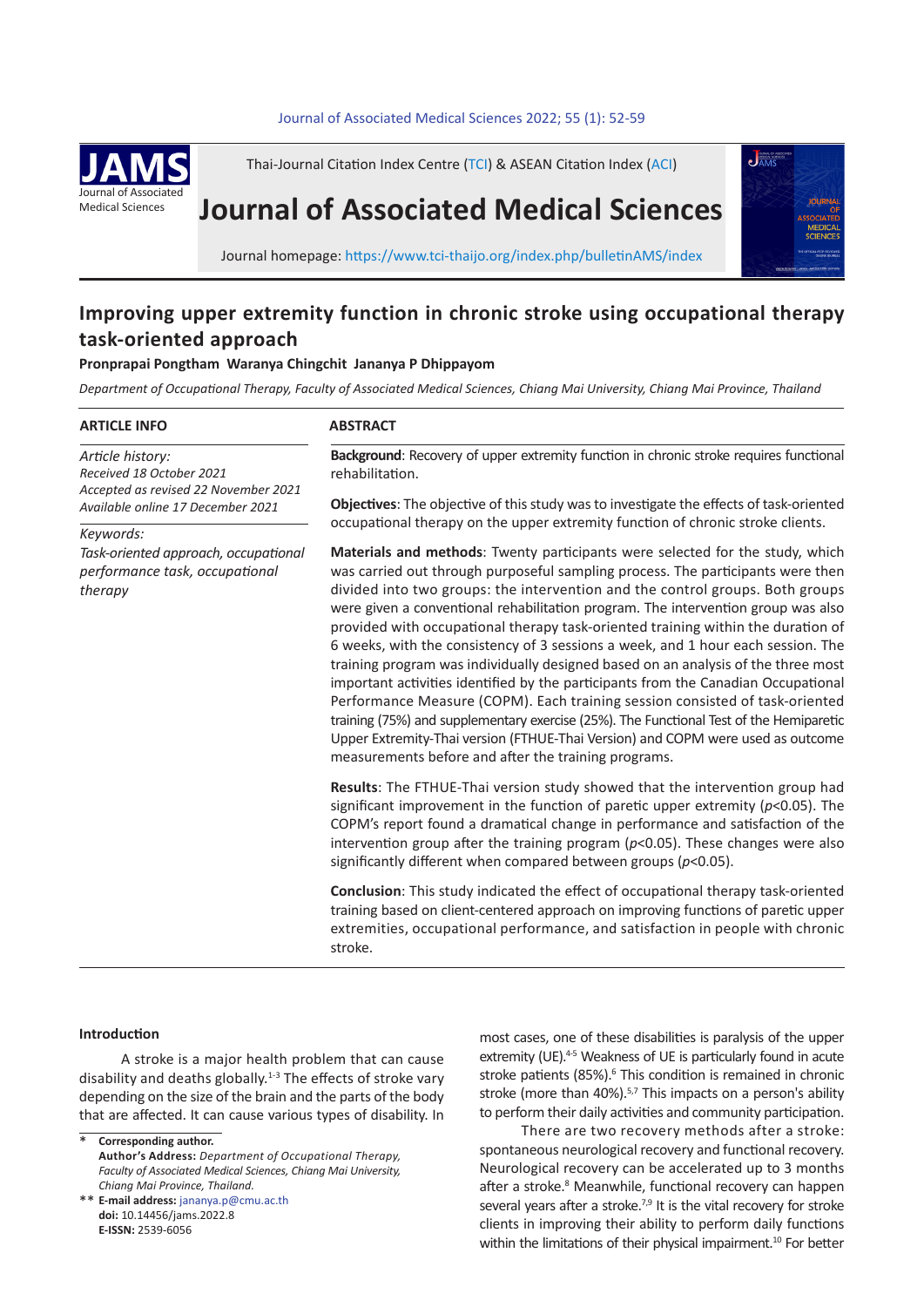improvement of functional recovery of UE in clients with chronic stroke, rehabilitation focusing on motor impairment and disability was necessary.<sup>11</sup> Some neurorehabilitation techniques are useful in promoting upper extremity motor recovery; for example, stretching, constraint-induced movement therapy, task-specific training, mirror therapy, mental practice with motor imagery, etc.<sup>8,12</sup>

Task-oriented (TO) approach is a neurorehabilitation technique that involves practicing real-life tasks. It is based on motor control, motor learning, and motor behavior model.<sup>13</sup> This approach is wildly used in stroke rehabilitation by multidisciplinary team as well as in research.<sup>14-18</sup> A great number of evidence is focused on the effectiveness of TO training for UE after stroke. TO approach alone or in combination with other treatment approaches can help restore UE function after stroke.<sup>12,19</sup> A systematic review in 2014 suggested that high intensity TO practice may improve UE function after stroke, though further investigation is needed.<sup>20</sup> However, the recommended intensity of TO practice is performing occupational tasks taking up 70% of therapy time. The remaining time is spent on other components enhancing motor performance. $21$  A study conducted by Timmermans, Spooren, Kingma, and Seelen<sup>22</sup> revealed that the number of training components used in TO training was not associated with the treatment effect size. This meant that the numbers of training used in TO training was not relate with UE functional recovery. However, the components of TO training that had the great impact on the outcomes were distributed practice and feedback. Also, random practice and using of clear functional goals had an influence on the training outcomes.

The concept of occupational therapy is focused on the notion of human occupations. Occupation itself is used as therapeutic occupation and occupational outcome.<sup>23</sup> To improve UE function in clients with stroke, TO approach concurs with the core concept of occupational therapy. The goal of occupational therapy task-oriented (OT-TO) approach is to improve the client's performance in specific tasks. Apart from having the same principles as the TO approach, it is also based on client-centered approach by emphasizing the relationship between clients, tasks, and environments.<sup>24</sup> Therefore, clients' role and occupational performance task are required for designing various and specific training that fits to the individual needs.<sup>24</sup> The study of a randomized clinical trial aiming to evaluate functional and impairment efficacies of OT-TO approach on the affected UE of persons after stroke 3 months onset showed that impairment outcomes of the OT-TO approach were not significantly larger than the control ones. In contrast, OT-TO approach seems to be an effective post-stroke rehabilitation strategy that can improve functional status and reduce chronicity and severity of stroke. Further studies are needed to analyze the effects of OT-TO approach on stroke patients.<sup>17</sup> In Thailand, there is no research evidence on OT-TO approach even though Thai occupational therapists have provided stroke clients with intervention specific to their real-life activities so far. Therefore, this study aimed to investigate the effect of using OT-TO approach on UE function in clients with chronic stroke.

#### **Materials and methods**

This study was a quasi-experimental research with a two-group pretest-posttest design. Participants, outcome measures, intervention, procedure, and data analysis were described accordingly.

#### **Participants**

Sample size was calculated by using G\*power 3.1 based on effect sizes of Almhdawi's study<sup>17</sup> ( $\alpha$ =0.05, power test=0.80). Eighteen participants were the calculated number of participants. Ten percentage of drop out is added to calculated number of sample size. Total number of participants in this study will be 20 participants: intervention group (N=10) and control group (N=10). Research project was approved by the Ethics Committee, Faculty of Associated Medical Sciences, Chiang Mai University, Thailand. The ethics clearance number was 341/2561.

To recruit participants for the study, they had to meet the following inclusion criteria: first stroke at least 6 months onset, age range between 17-80 years, no sign of dementia (Mini- Mental State Examination-Thai version; MSET-10>17 for participants whose education level were primary school; and >22 for participants whose education level were higher than primary school), Modified Ashworth Scale <3, Fugl-Meyer Assessment Upper Extremity (FMA-UE) score 32-52. They were excluded if they had at least one other condition that affected training including seizer, UE fracture and deformity, visual field deficit, body neglect, sensory loss, and aphasia. All participants were asked to postpone other treatments affecting muscle tone e.g., botulinum toxin injections, splinting, and acupuncture.

#### **Outcome measures**

The functional outcome measures included the Canadian Occupational Performance Measure (COPM) and the Functional Test for Hemiplegia Upper Extremity in Persons with Hemiplegia Thai version (FTHUE-Thai version). The COPM serves as a self-perceived measure aiming to assesses the level of occupational performance and satisfaction with performance for each of the five problems identified by stroke clients.<sup>25</sup> The COPM has shown good psychometric properties in Thai stroke patients.<sup>26</sup>

The FTHUE-Thai version is a performance test to measure the functional limitations of UE impairments. It was adapted from the FTHUE-Hong Kong version, of which activities were closer to Thai culture than the original FTHUE.<sup>27</sup> The test consists of 14 tasks, from the total of 7 functional levels. The tasks are arranged from less to more complex motion. Each activity is scored on pass/fail basis. A "pass" (score=1 point) means that the participant successfully completes the task within three minutes whilst a "fail" (score=0 point) means that the participant could not complete the activity or exceeded the allowed time. The score is reported as the number of passed activities. The score of functional levels could be counted when all the activities in each level could be achieved. Also, spending time for completing each activity is measured in the 7 out of 14 activities. The FTHUE-Thai version has shown good content validity and strong inter-rater reliability.28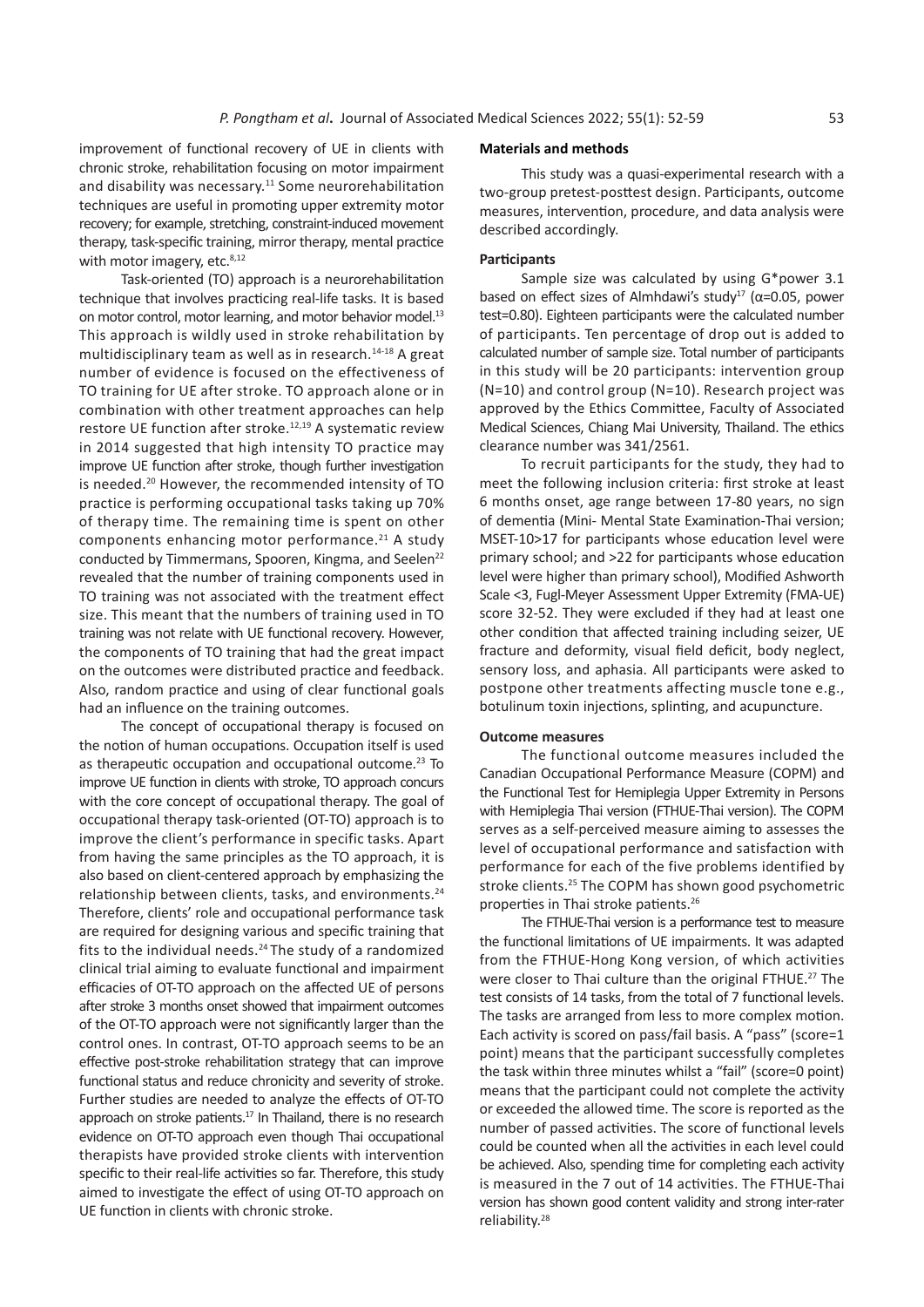#### **Intervention**

Both groups received the usual rehabilitation training, which usually consists of occupational and physical therapy. The intervention group also trained with the OT-TO approach. A video about OT-TO training was used to gain a good understanding about OT-TO approach to generate collaboration throughout the program in the intervention group. Training tasks were identified by participants from the COPM and analyzed to fit with individual performance. The intensive training consisted of 3 significant activities that were designed to fit with the client's needs. The intervention took one hour to complete which included OT-TO training taking up 75% of therapy time. The remaining 25% of the time was spent on supplementary training due to the client's impairments and interests such as range of motion exercise, spasticity management, strengthening exercise, and grasp-carry-release objects. The training program was undergone 3 times a week for 6 weeks consecutively. Objects and materials used in the training program were real. Furthermore, environments where occupations occurred were set to be as real as possible. To improve problem solving and learning skills in motor function, physical guidance and verbal feedback was provided at the beginning of each task which included controlling and correcting movement direction. The guidance and feedback were faded out when participants got used to the task. Admiration and encouragement were also provided for promoting positive reinforcements and motivations.

#### **Procedure**

Twenty participants who met the inclusion criteria were invited from 6 hospitals and rehabilitation centers in Chiang Mai Province, Thailand. Participants were divided into two groups; intervention (n=10) and control (n=10) groups, based on their preferences. Furthermore, age, chronicity,

**Table 1** Demographic and characteristics of the participants.

MSET-10 score, FMA-UE score, and the center where they normally received rehabilitation were concurred between groups. All of them were asked to identify their occupational problems which resulted from stroke. They were asked to rate the importance of those occupational problems, as well as performance and satisfaction (COPM-Pretest). Then, FTHUE-Thai version was used to evaluate their UE motor functions (FTHUE-Pretest). After 6 weeks, their performances and satisfactions on those 3 activities (COPM-Posttest), and their UE motor functions (FTHUE-Posttest) were assessed. The assessments were carried out by the same blinded OTs assessor.

#### **Data Analysis**

The data was analyzed using a SPSS software version 26. Descriptive statistic was used to summarize demographic data. Multivariate analysis of variance (MNOVA) was used to test the homogeneity of the variables of age, chronicity, MSET-10 score, and FMA-UE score. Man-Whitney U test was used to compare the differences between the different group. Wilcoxon signed-rank test was also used to investigate the differences between pre-intervention and post-intervention within each group.

#### **Results**

In this section, the characteristics of the participants and the effect of OT-TO training on UE function were presented as follows.

#### **Demographic and characteristics of the participants**

Demographic and characteristics of the participants were presented in Table 1. The comparison of controlling factors between 2 groups were not significant difference as shown in Table 2.

| <b>Variable</b>            | <b>Intervention group</b> | <b>Control group</b> |
|----------------------------|---------------------------|----------------------|
| Sample size (N)            | 10                        | 10                   |
| Gender: N (%)              |                           |                      |
| Male                       | 9(90)                     | 9(90)                |
| Female                     | 1(10)                     | 1(10)                |
| Dominant side: N (%)       |                           |                      |
| Right hand                 | 10 (100)                  | 8(80)                |
| Left hand                  | 0(0)                      | 2(20)                |
| Type of stroke: $N$ (%)    |                           |                      |
| Ischemic                   | 1(10)                     | 2(20)                |
| Hemorrhage                 | 9(90)                     | 8(80)                |
| Affected side: N (%)       |                           |                      |
| Right hemiparesis          | 7(70)                     | 6(60)                |
| Left hemiparesis           | 3(30)                     | 4(40)                |
| Consciousness level: N (%) |                           |                      |
| Alert                      | 10 (100)                  | 10 (100)             |
| Muscle tone impairment     |                           |                      |
| MAS: $N$ (%)               |                           |                      |
| - level 1                  | 5(50)                     | 5(50)                |
| $-$ level $1+$             | 2(30)                     | 2(20)                |
| - level 2                  | 3(20)                     | 3(30)                |

*Values are expressed as numbers (%), MAS: Modified Ashworth Scale (level 0, 1, 1+, 2, 3, 4)*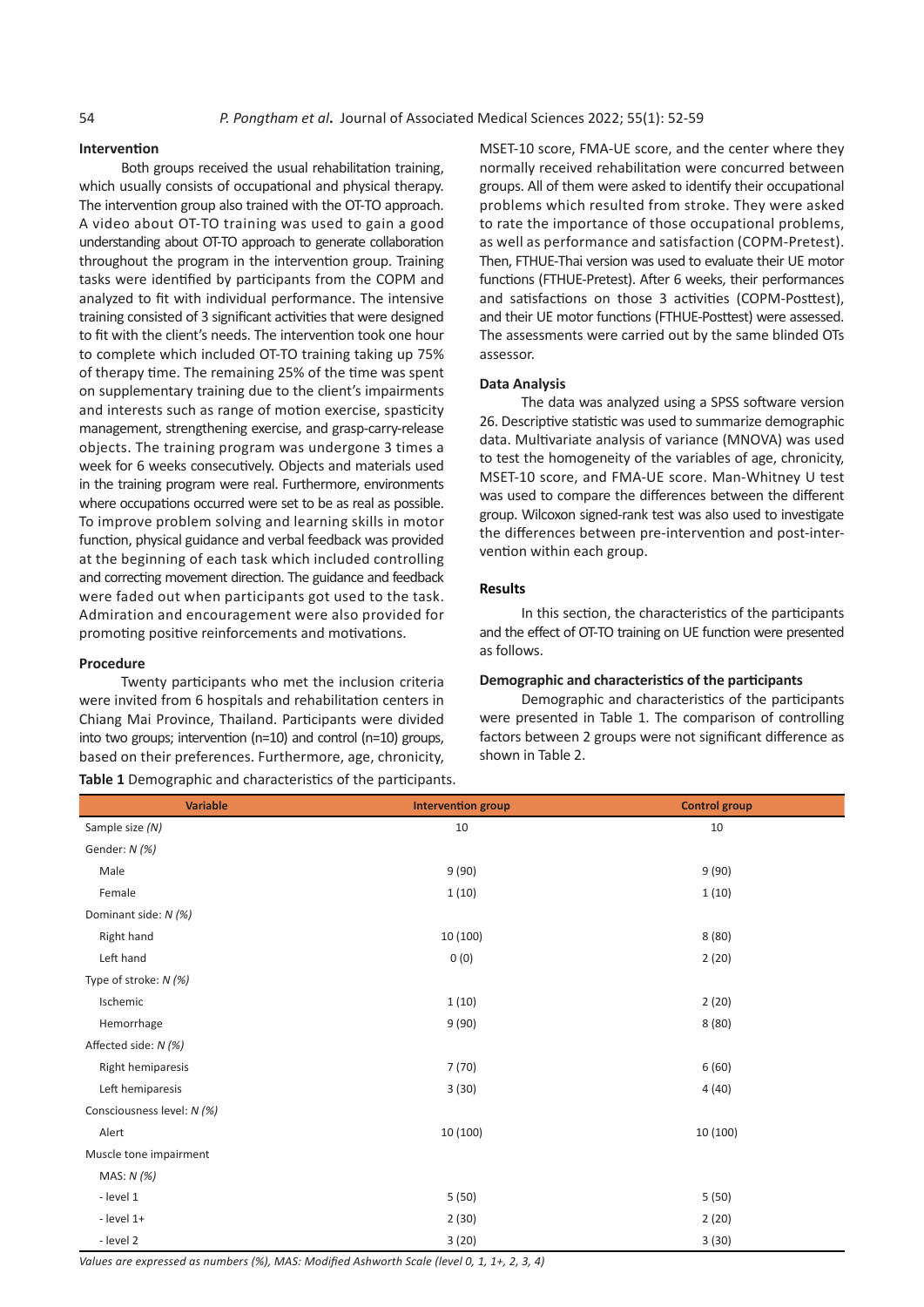*P. Pongtham et al***.** Journal of Associated Medical Sciences 2022; 55(1): 52-59 55

| <b>Variable</b>                  | <b>Intervention group</b> | <b>Control group</b> | F     | p value |
|----------------------------------|---------------------------|----------------------|-------|---------|
| Chronicity (month):              | 36.60±6.56                | 43.50±8.07           | 0.440 | 0.515   |
|                                  | $(6-78)$                  | $(6-84)$             |       |         |
| Age (year):                      | 48.70±2.96                | 56.50±2.38           | 4.223 | 0.055   |
|                                  | $(37-61)$                 | $(46-70)$            |       |         |
| Cognitive level                  |                           |                      |       |         |
| <b>MSET-10:</b>                  | 26.60±0.50                | 25.50±0.64           | 1.849 | 0.191   |
|                                  | $(23-28)$                 | $(22-29)$            |       |         |
| Sensorimotor function impairment |                           |                      |       |         |
| FMA-UE:                          | 40.40±1.92                | 39.90±2.11           | 0.031 | 0.863   |
|                                  | $(33-48)$                 | $(33-50)$            |       |         |

**Table 2** Univariate MANOVAs analysis demographic and characteristics of the participants.

*Values are expressed as Mean*±*SD (min-max), MSET-10: Mental State Examination T10, FMA-UE: Fugl-Meyer Assessment Upper Extremity*

#### **Effect of OT-TO training on UE function**

The comparison between pre and post-test was shown in Table 3. The results of the study found that there were significant differences (*p*<0.05) between pre and post-test of FTHUE and COPM scores in the intervention group whilst there were only significant differences (*p*<0.05) between pre and post-test of COPM scores in the control group.

**Table 3** Results for functional outcome measures within group comparisons.

| Independent           | <b>Pre-test</b> | <b>Post-test</b>            | <b>Mean rank</b> | Sum of | $\overline{z}$ | <b>Wilcoxon</b> |          |
|-----------------------|-----------------|-----------------------------|------------------|--------|----------------|-----------------|----------|
| variable              | <b>Mean</b> ±SD | <b>Mean</b> <sup>t</sup> SD |                  | rank   |                | signed rank     | p value  |
| Intervention group    |                 |                             |                  |        |                |                 |          |
| <b>FTHUE</b>          |                 |                             |                  |        |                |                 |          |
| <b>Function level</b> | 3.80±0.42       | $4.20 \pm 0.42$             | 2.50             | 10.00  | $-2.00$        | 10.00           | $0.046*$ |
| <b>Activity level</b> | $6.50 \pm 0.85$ | 7.40±0.84                   | 3.00             | 15.00  | $-2.12$        | 15.00           | $0.034*$ |
| <b>COPM</b>           |                 |                             |                  |        |                |                 |          |
| Performance           | 3.57±0.96       | 6.88±0.72                   | 5.50             | 55.00  | $-2.81$        | 55.00           | $0.005*$ |
| Satisfaction          | $3.27 \pm 1.16$ | $7.5 \pm 1.13$              | 5.50             | 55.00  | $-2.81$        | 55.00           | $0.005*$ |
| Control group         |                 |                             |                  |        |                |                 |          |
| <b>FTHUE</b>          |                 |                             |                  |        |                |                 |          |
| <b>Function level</b> | 3.90±0.32       | 3.90±0.32                   | 0.00             | 0.00   | 0.000          | 0.000           | 1.000    |
| <b>Activity level</b> | $6.20 \pm 0.92$ | $6.50 \pm 0.53$             | 1.50             | 3.00   | $-1.34$        | 3.000           | 0.180    |
| <b>COPM</b>           |                 |                             |                  |        |                |                 |          |
| Performance           | 2.67±0.94       | $3.23 \pm 0.80$             | 4.00             | 28.00  | $-2.410$       | 28.000          | $0.016*$ |
| Satisfaction          | $2.53 \pm 0.76$ | 3.67±0.99                   | 5.50             | 55.00  | $-2.814$       | 55.000          | $0.005*$ |

*\*Significant (p<0.05) for each analysis, FTHUE: Functional Test for Hemiplegia Upper Extremity in Persons with Hemiplegia, COPM: Canadian Occupational Performance Measure*

When comparing between intervention and control groups, there was no significant difference between both groups in pre-test scores either in FTHUE nor COPM. On the other hand, post-test scores were found to have significant

differences (*p*<0.05) in activity level of FTHUE and COPM. (Table 4) In addition, there were significant differences in the change scores of performances and satisfaction of COPM between the intervention and control group (Table 5).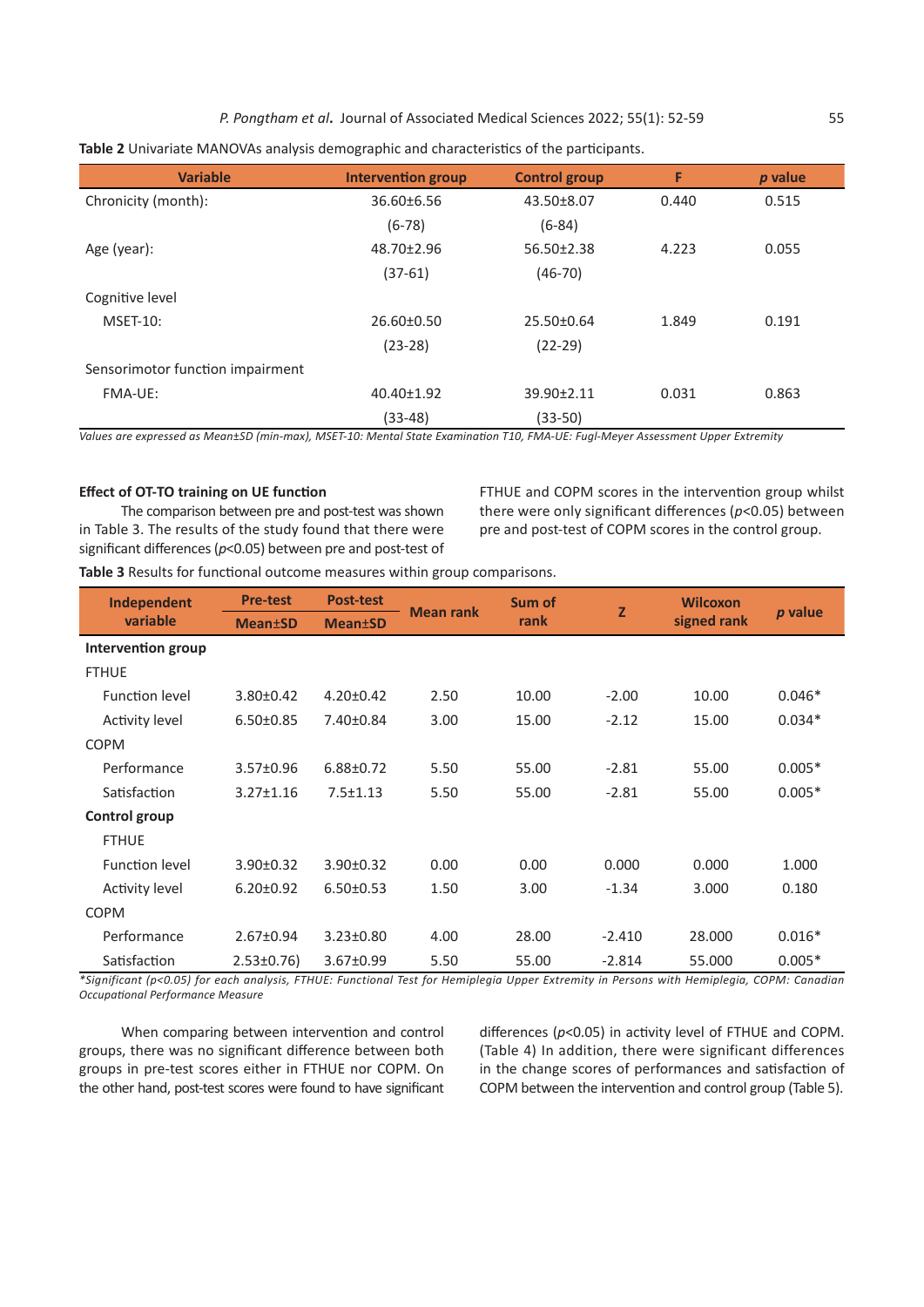56 *P. Pongtham et al***.** Journal of Associated Medical Sciences 2022; 55(1): 52-59

|                             | <b>Mean rank (Sum of rank)</b> |                      |              |                       |          |  |
|-----------------------------|--------------------------------|----------------------|--------------|-----------------------|----------|--|
| <b>Independent variable</b> | <b>Intervention group</b>      | <b>Control group</b> | $\mathbf{Z}$ | <b>Mann-Whitney U</b> | p value  |  |
| Pre-test                    |                                |                      |              |                       |          |  |
| <b>FTHUE</b>                |                                |                      |              |                       |          |  |
| <b>Function level</b>       | 10.00                          | 11.00                | $-0.610$     | 45.000                | 0.739    |  |
|                             | (100.00)                       | (111.00)             |              |                       |          |  |
| <b>Activity level</b>       | 11.65                          | 9.35                 | $-0.967$     | 38.500                | 0.393    |  |
|                             | (116.65)                       | (93.50)              |              |                       |          |  |
| <b>COPM</b>                 |                                |                      |              |                       |          |  |
| Performance                 | 12.85                          | 8.15                 | $-1.792$     | 26.500                | 0.075    |  |
|                             | (128.50)                       | (81.50)              |              |                       |          |  |
| Satisfaction                | 12.65                          | 8.35                 | $-1.636$     | 28.500                | 0.105    |  |
|                             | (126.50)                       | (83.50)              |              |                       |          |  |
| Post-test                   |                                |                      |              |                       |          |  |
| <b>FTHUE</b>                |                                |                      |              |                       |          |  |
| <b>Function level</b>       | 11.90                          | 9.10                 | $-1.724$     | 36.000                | 0.315    |  |
|                             | (119.00)                       | (91.00)              |              |                       |          |  |
| <b>Activity level</b>       | 13.50                          | 7.50                 | $-2.690$     | 20.000                | $0.023*$ |  |
|                             | (135.00)                       | (75.00)              |              |                       |          |  |
| <b>COPM</b>                 |                                |                      |              |                       |          |  |
| Performance                 | 15.50                          | 5.50                 | $-3.807$     | 0.000                 | $0.000*$ |  |
|                             | (155.00)                       | (55.00)              |              |                       |          |  |
| Satisfaction                | 15.50                          | 5.50                 | $-3.807$     | 0.000                 | $0.000*$ |  |
|                             | (155.00)                       | (55.00)              |              |                       |          |  |

**Table 4** Results for functional outcome measures between group comparisons.

*\*Significant (p<0.05) for each analysis, FTHUE: Functional Test for Hemiplegia Upper Extremity in Persons with Hemiplegia, COPM: Canadian Occupational Performance Measure*

**Table 5** Changes score differences for functional outcome measures.

| <b>Independent variable</b> | <b>Changes score differences</b> | <b>Across categories of group</b> |                       |          |
|-----------------------------|----------------------------------|-----------------------------------|-----------------------|----------|
|                             | <b>Mean</b> ±SD                  | Z                                 | <b>Mann-Whitney U</b> | p value  |
| <b>COPM</b>                 |                                  |                                   |                       |          |
| Performance                 |                                  |                                   |                       |          |
| Intervention group          | $3.32 \pm 0.94$                  | $-3.804$                          | 0.000                 | $0.000*$ |
| Control group               | $0.57 \pm 0.45$                  |                                   |                       |          |
| Satisfaction                |                                  |                                   |                       |          |
| Intervention group          | $4.13 \pm 1.27$                  |                                   |                       |          |
| Control group               | $1.13 \pm 0.36$                  | $-3.791$                          | 0.000                 | $0.000*$ |

*\*Significant (p<0.05) for each analysis, Changes score differences: mean treatment change score–mean control change score, COPM: Canadian Occupational Performance Measure*

#### **Discussion**

The objective of this study was to investigate if OT-TO training could improve the UE function of clients with chronic stroke. In this study, a higher-dosage of OT-TO training was provided to the participants with chronic stroke in the intervention group. The OT-TO training was provided 3 times/week for 6 weeks on top of the usual conventional

rehabilitation whilst the control group received only the conventional rehabilitation. The result of the study indicated that OT-TO training could enhance UE functions which its effect was greater than the control group who received only the conventional rehabilitation. (Table 3 and 4) This highlighted the benefit of using OT-TO approach in improving UE functions in chronic strokes. However, the effect of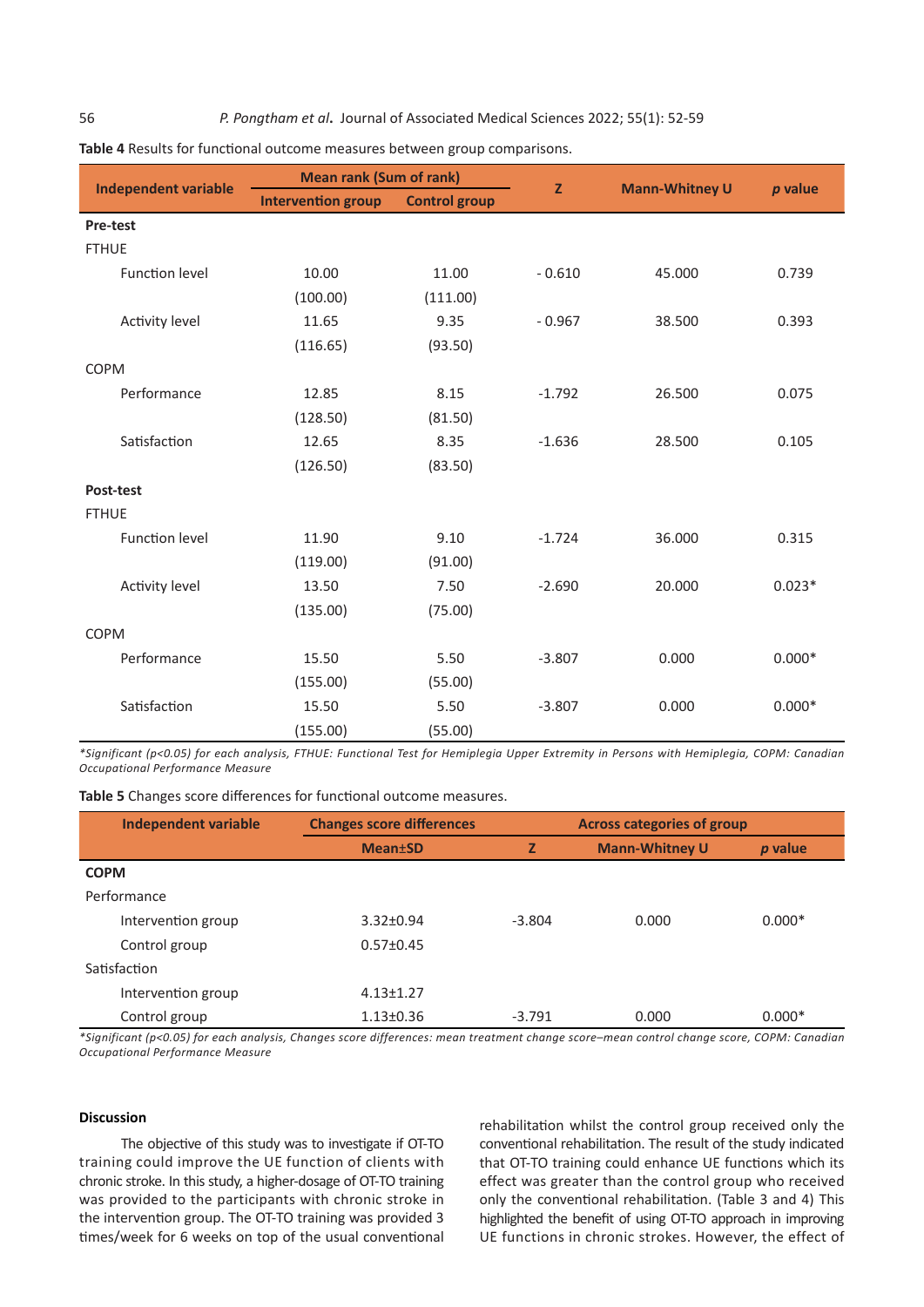OT-TO training did not have the significant difference on the functional level of FTHUE-Thai version when comparing between intervention and control group. (Table 4) This might be the result of the FTHUE-Thai version criteria that could be counted as "pass" when all tasks in each functional level were accomplished. It might be difficult for the participants who had a chronic stroke to pass all tasks in each functional level.

Similar to other studies,<sup>29-30</sup> this study proved that UE function could be recovered after having acquired stroke for many years. The recovery in chronic stroke depended on learning adaptation strategies.<sup>31</sup> This study was in line with Almhdawi et al.<sup>17</sup>, that OT-TO intervention had a positive effect on UE functions both objective and subjective performance outcomes (FTHUE and COPM scores). In this study, an intensive training with various activities could provide an opportunity for motor learning in client with chronic stroke with repeated multiple movement planes.22,24 In addition, the intervention is based on a client centered approach whereas the participants' three most significant problems from COPM were used as training activities. Those activities were a goal-directed training that were carefully designed and graded to suit with participants' abilities. All these encouraged participants to repeat attempts in performing those activities. Furthermore, this study utilized real materials and instruments to provide participants with sensorimotor demands. Feedback was also provided throughout the intervention period to help performance improvement. All these enhanced behavioral experiences that directly replicated the sensorimotor demands requiring on an execution of the motor skill successfully.<sup>32</sup>

Interestingly, there were significant differences in performance and satisfaction scores of COPM in the control group after receiving the conventional rehabilitation for 6 weeks (Table 3) even though there were not much change in the FTHUE score of the control group. The evidence of systematic reviews supported the use of rehabilitation intervention for improving motor function and activities of daily living.12,33 Hence, it was possible that participants in the control group would perceive better performance and satisfaction than prior conventional rehabilitation for 6 weeks. However, the changes on performance and satisfaction scores of COPM in the control group were not greater than those changes in the intervention group. (Table 5) Therefore, it demonstrated that the OT-TO training had the positive effect on performance and satisfaction higher than the conventional rehabilitation. This is because OT-TO approach is an individual directed intensive training for helping people to function as best as they can within the limitation of their conditions.<sup>34</sup>

#### **Limitation and future research**

Although this study supported the evidence that OT-TO training was a useful intervention for improving UE functions in chronic stroke. However, there were key limitations of this study. To organize efficient strategies for performance training, context-specific environment (supporting surface, people, room, etc.) was recommended to be equal or mimic the natural environment for a specific task execution.<sup>24</sup> The limitation of the study was that the training activities

were performed at facilities that the participants received services from. Therefore, the environment where those activities occurred was set closely to the natural environment. It was difficult for the study to set specific environments for the training activities. The second limitation was distributed practice, which schedules the training program to relate with periods of time during the day of participants.<sup>22,24</sup> In this study, each research site had its own schedule. This means that it was difficult to set training activities to correlate with a certain period during the days.

Further research should be carried out to deliver training in the participants' home environment. This method would be applicable if the training is done in the community setting. A large group of participants is needed for the effective testing of the method. In addition, other outcomes should be added to confirm the improvement of UE functions such as magnetic resonance imaging and electromyography.

#### **Conclusion**

The impairment of UE functions in clients with chronic stroke is a priority to concerned for abilities of UE in performing activities. OT-TO training can promote the recovery of UE motor function in chronic stroke patients. It is a useful training that can encourage participants to participate in meaningful activity which relate to mental health and quality of life. The findings of this study provide guideline of using OT-TO practice for improving UE functions in clients with chronic stroke in Thailand.

#### **Acknowledgements**

This research project was sponsored by the Faculty of Associated Medical Sciences, and the Graduate School, Chiang Mai University, Chiang Mai, Thailand. The authors would like to give a special thanks to all stroke clients who volunteered themselves to the study as well as occupational therapists for their coordination and collaboration throughout the study.

#### **Conflict of interest**

The authors declare that there is no conflict of interests.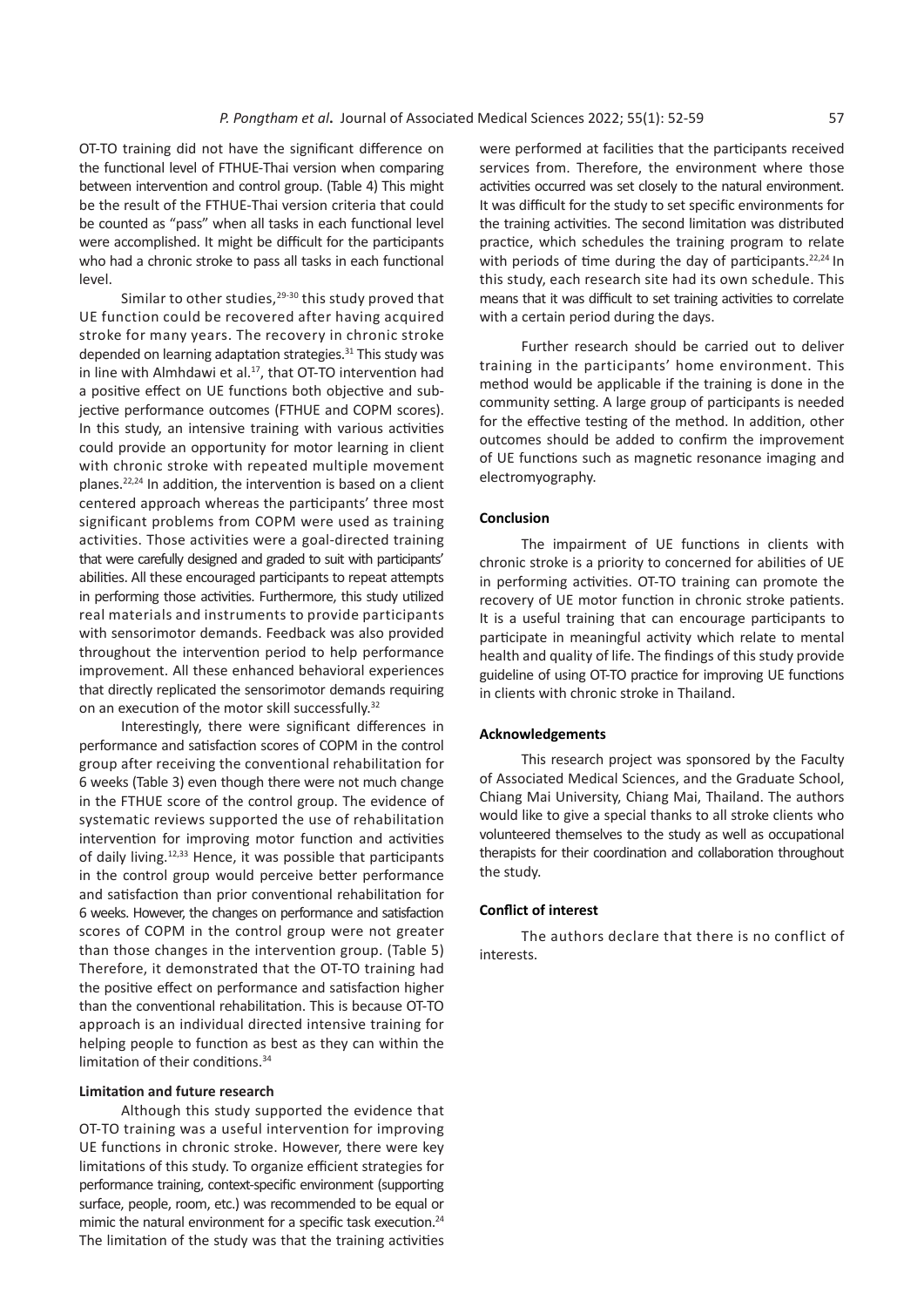#### **References**

- [1] Organisation WH. Global health estimates 2016: deaths by cause, age, sex, by country and by region, 2000-2016. Geneva. 2018.
- [2] Feigin VL, Forouzanfar MH, Krishnamurthi R, Mensah GA, Connor M, Bennett DA, et al. Global and regional burden of stroke during 1990-2010: findings from the global burden of disease study 2010. Lancet 2014; 383(9913): 245e55.
- [3] Langhorne P, Bernhardt J, Kwakkel G. Stroke rehabilitation. Lancet 2011; 377: 1693-702.
- [4] Langhorne P, Coupar F, Pollock A. Motor recovery after stroke: a systematic review. Lancet Neurol. 2009; 8(8): 741-54.
- [5] Cramer S, Nelles G, Benson R, Kaplan J, Parker R, Kwong K, et al. A functional MRI study of subjects recovered from hemiparetic stroke. Stroke. 1997; 28(12): 2518-27.
- [6] Mayo NE, Wood-Dauphinee S, Ahmed S, Carron G, Higgins J, Mcewen S, et al. Disablement following stroke. Disabil Rehabil. 1999; 21(5-6): 258-68.
- [7] Murphy M, Willén C, Sunnerhagen K. Kinematic variables quantifying upper-extremity performance after stroke during reaching and drinking from a glass. Neurorehabilitation and Neural Repair. 2010; 25(1): 71-80.
- [8] Hatem S, Saussez G, della Faille M, Prist V, Zhang X, Dispa D, et al. Rehabilitation of motor function after stroke: a multiple systematic review focused on techniques to stimulate upper extremity recovery. Front Hum Neurosci. 2016; 10.
- [9] French B, Thomas L, Leathley M, Sutton C, McAdam J, Forster A, et al. Does repetitive task training improve functional activity after stroke? A Cochrane systematic review and meta-analysis. J Rehabil Med. 2010; 42(1): 9-14.
- [10] Dewey H, Sherry L, Collier J, Stroke rehabilitation 2007: what should it be?. Int J Stroke. 2007; 2(3): 191-200.
- [11] Pollock A, Farmer S, Brady M, Langhorne P, Mead G, Mehrholz J, et al. Interventions for improving upper limb function after stroke. Cochrane Database Syst Rev. 2014.
- [12] Pollock A, Farmer S, Brady M, Langhorne P, Mead G, Mehrholz J, et al. Interventions for improving upper limb function after stroke. Cochrane Database of Systematic Reviews. 2014.
- [13] Mathiowetz V, Niken DM, Gillen G, Task-oriented approach to stroke rehabilitation. In: Gillen G, Niken DM, editors. Stroke rehabilitation: A function-based approach 5<sup>th</sup> ed. USA: ELSEVIER; 2020. pp. 59-79
- [14] Rensink M, Schuurmans M, Lindeman E, Hafsteinsdóttir T. Task-oriented training in rehabilitation after stroke: systematic review. J Adv Nurs. 2009; 65(4): 737-54.
- [15] Preissner K. Use of the occupational therapy task-oriented approach to optimize the motor performance of a client with cognitive limitations. Am J Occup Ther. 2010; 64(5): 727-34.
- [16] Sabari J, Cappasso N, Feld-Glazman R. Optimizing motor planning and performance in clients with neurological disorders. In: Radomski M, Latham C, editors. Occupational therapy for physical dysfunction 7<sup>th</sup> ed. Philadelphia: Wolters Kluwer Health/Lippincott Williams & Wilkins; 2014. pp. 614-74
- [17] Almhdawi K, Mathiowetz V, White M, delMas R. Efficacy of occupational therapy task-oriented approach in upper extremity post-stroke rehabilitation. Occup Ther Int. 2016; 23(4): 444-56.
- [18] Thant A, Wanpen S, Nualnetr N, Puntumetakul R, Chatchawan U, Hla K, et al. Effects of task-oriented training on upper extremity functional performance in patients with sub-acute stroke: a randomized controlled trial. J Phys Ther Sci. 2019; 31(1): 82-7.
- [19] da Silva E, Ocamoto G, Santos-Maia G, de Fátima Carreira Moreira Padovez R, Trevisan C, de Noronha M, et al. The effect of priming on outcomes of task-oriented training for the upper extremity in chronic stroke: a systematic review and meta-analysis. Neurorehabil Neural Repair. 2020; 34(6): 479-504.
- [20] Bosch J, O'Donnell M, Barreca S, Thabane L, Wishart L. Does task-oriented practice improve upper extremity motor recovery after stroke? a systematic review. ISRN Stroke. 2014; 2014: 1-10.
- [21] Almhdawi K. Effects of occupational therapy task-oriented approach in upper extremity post-stroke rehabilitation [Dissertation]. University of Minnesota: University of Minnesota Digital Conservancy database; 2011.
- [22] Timmermans A, Spooren A, Kingma H, Seelen H. Influence of task-oriented training content on skilled arm-hand performance in stroke: a systematic review. Neurorehabil Neural Repair. 2010; 24(9): 858-70.
- [23] Gray J. Putting occupation into practice: occupation as ends, occupation as means. Am J Occup Ther. 1998; 52(5): 354-64.
- [24] Mathiowetz V. Task-oriented approach to stroke rehabilitation. In: Gillen G, editors. Stroke rehabilitation: A function-based approach 4th ed. USA: ELSEVIER; 2016. pp. 59-78
- [25] Baptiste, S. Client-centered assessment: The Canadian occupational performance measure. In: Hemphill-Pearson BJ, editors. Assessments in occupational therapy mental health an integrative approach  $2^{nd}$  ed. USA: SLACK Incooporated. 2008. pp. 35-47
- [26] Dhippayom JP, Trevittaya P, Rattakorn P. Occupations after stroke in stroke survivors' and their family caregivers' perception: similarities or differences?. J Assoc Med Sci 2018; 51(1): 32-7.